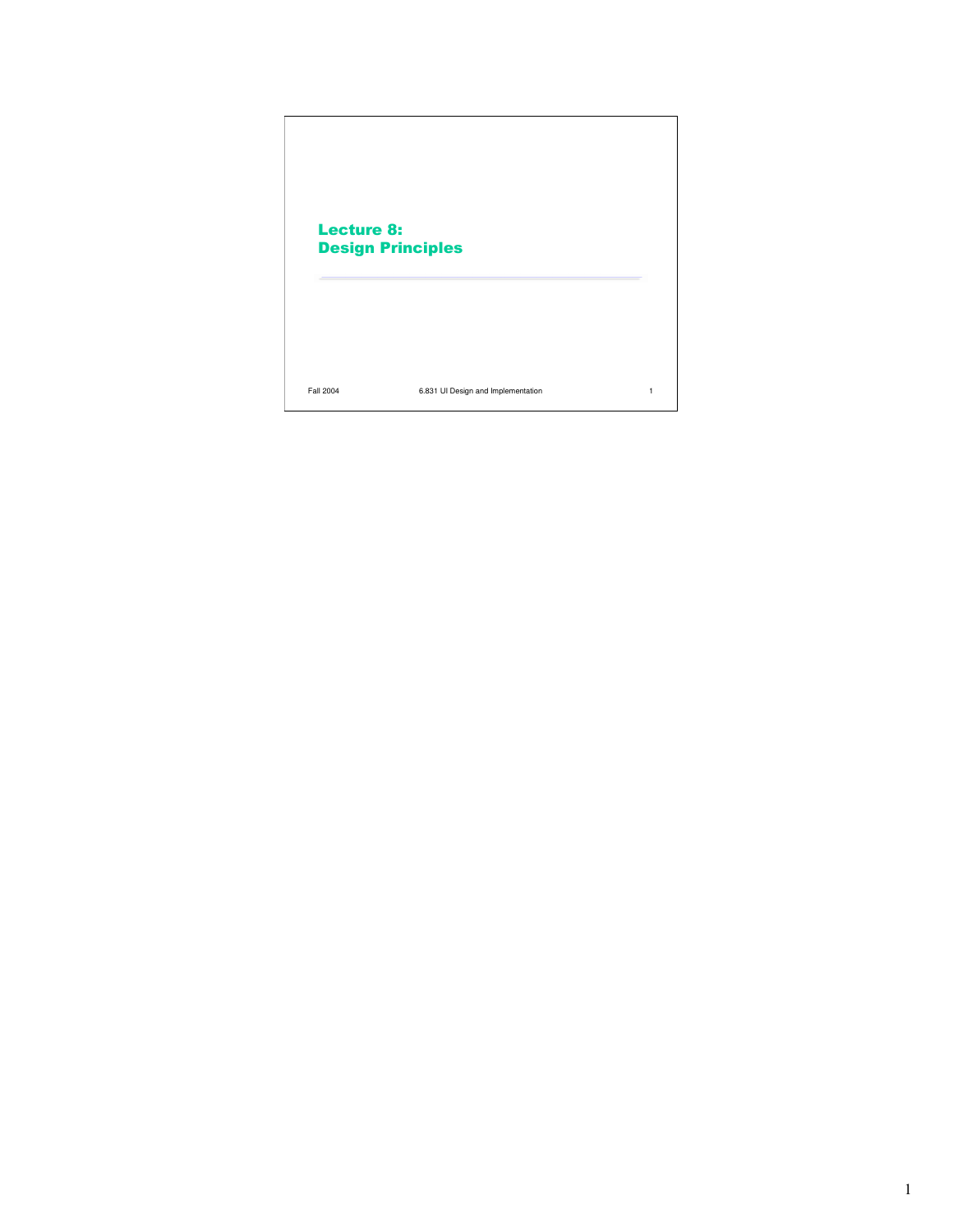

There are three ways to print in Microsoft Office applications: a menu command, a toolbar button, and a keyboard shortcut. That's OK, because we want to provide shortcuts for experienced users (**flexibility & efficiency**).

Unfortunately, the three commands don't all do the same thing:

•File/Print brings up the Print dialog

•The Print toolbar button prints immediately using the latest print settings

•Ctrl-P brings up the Print dialog

So there are three commands named Print that do different things (**internal inconsistency**).

But the toolbar button's behavior is useful! There *should* be an easy way to just print. Why? **Flexibility and efficiency**. Most of the time, for most users, for most copies of a document, you only want to print it one way. You don't need to specify the printer (most people have only 1), you don't need to pick color or grayscale or duplex or paper source. The default settings, or the last settings you chose for this particular document, should work. Don't ask me all those questions, just give me a printout! That's what the toolbar button is trying to do.

But the fact that all three are simply named Print is disturbing. Furthermore, there's a natural hierarchy among these shortcuts, starting with the menu item, which is clearly labeled knowledge in the world; then the toolbar button, which is always visible, faster to reach than the menu item, less descriptive than a label, but still allows you to recognize rather than recall; and finally the keyboard shortcut, which is mnemonic (Ctrl-P for Print) but requires knowledge in the head.

The print-now command is **unnaturally mapped** on this hierarchy. It's mapped to the medium-shortcut toolbar button, but not to the extreme-shortcut Ctrl-P. As a result, I (for one) hesitate to use either of the print shortcuts, because I'm frequently surprised by what it does.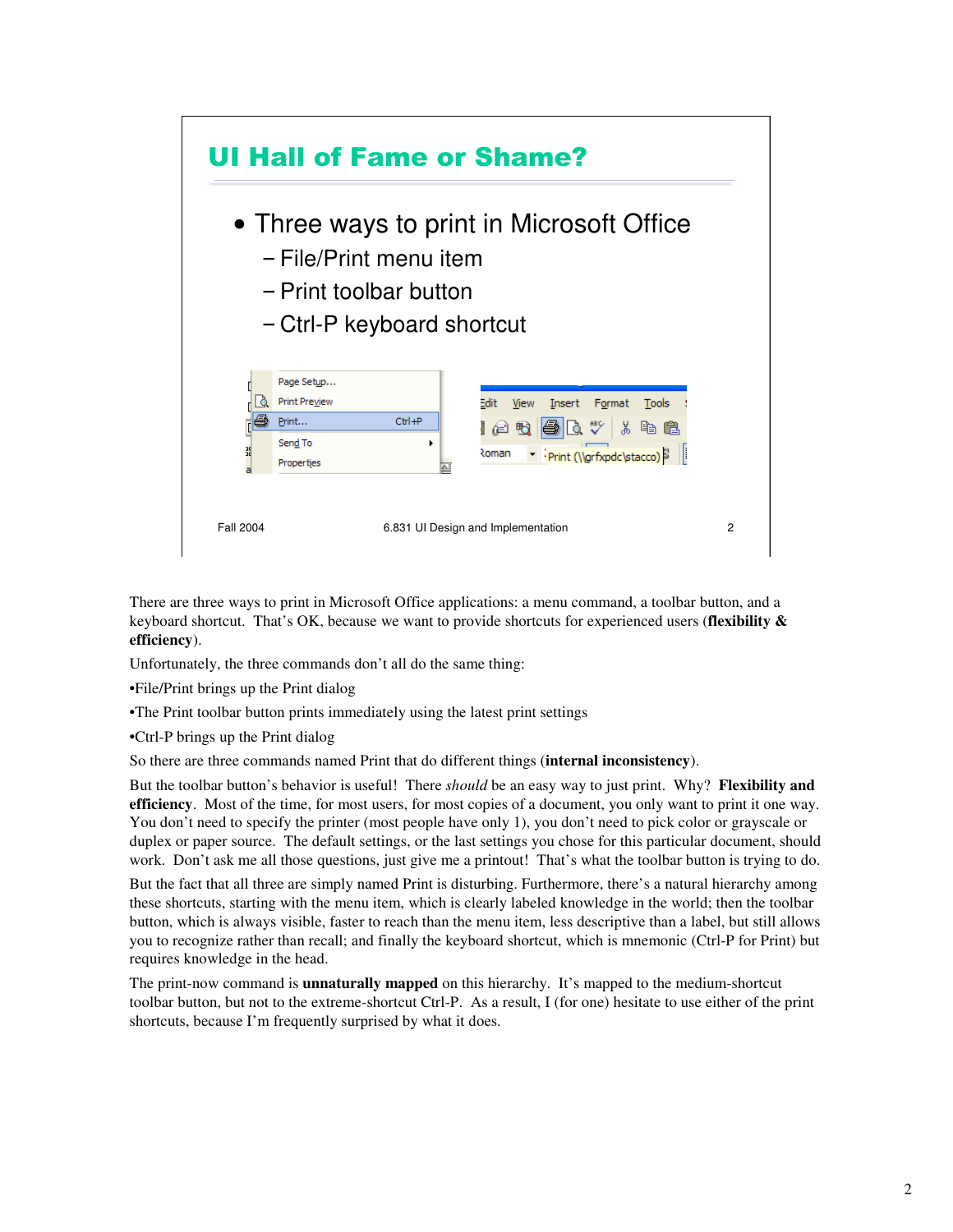

Let's look at another example. Appliance remote controls are known for being complicated --- some of them bristle with tiny buttons, all alike. The Tivo remote shown here is noteworthy for its simplicity and careful attention to good UI design principles:

•simplicity! Doesn't have a million buttons on it. Most features are controlled by onscreen software. The remote only needs a pointing device and essential shortcuts.

•important buttons are large (**Fitts's Law**) and have unique shapes (**consistency**).

•related buttons are placed in natural mapping: e.g., the back/forward buttons. The channel and volume buttons are both mapped vertically – a natural mapping, but it makes the channel and volume buttons very similar to each other as a result. It's a tradeoff.

•the Pause button is large, indicating a good task analysis for the way Tivo is used. Pausing live TV is a big reason people buy Tivos. Why is the Play button small?

•great graphic design: a few simple colors used only for highlighting important controls; high **contrast** makes the labels easy to read

•good industrial design as well: the remote is shaped and balanced well for the user's hand.

One downside that many commentators have mentioned: it's too symmetrical. If you grasp it around the waist without looking, you can't tell which end to point at the TV, and you may end up fast-forwarding when you meant to rewind.

The New York Times had an interesting article (Feb 19, 2004) about the design that went into the remote. Lots of iteration, lots of prototypes:

http://www.nytimes.com/2004/02/19/technology/circuits/19remo.html?ex=1392526800&en=450d595187d25d 27&ei=5007&partner=USERLAND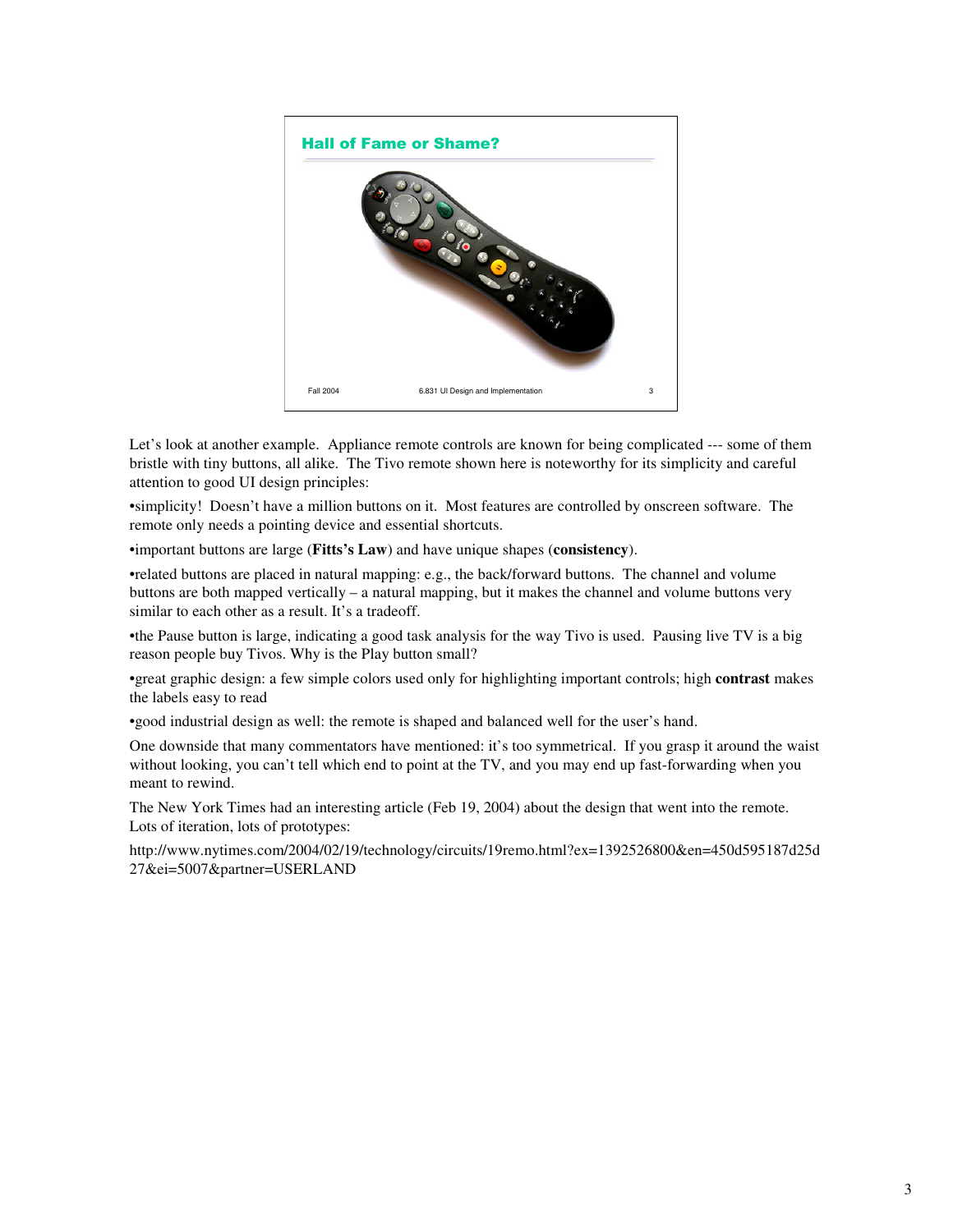

**Usability guidelines, or heuristics**, are rules that distill out the principles of effective user interfaces. There are plenty of sets of guidelines to choose from – sometimes it seems like every usability researcher has their own set of heuristics. Most of these guidelines overlap in important ways, however. The experts don't disagree about what constitutes good UI. They just disagree about how to organize what we know into a small set of operational rules.

For the basis of this lecture, we'll use Jakob Nielsen's 10 heuristics, which can be found on his web site. (An older version of the same heuristics, with different names but similar content, can be found in his *Usability Engineering* book, one of the recommended books for this course.) Another good list is **Tog's First Principles** (find it in Google), 16 principles from Bruce Tognazzini that include affordances and Fitts's Law. In the last lecture, we talked about some design guidelines proposed by Norman: visibility, affordances, constraints, feedback, and so on.

Platform-specific guidelines are also important and useful to follow. Platform guidelines tend to be very specific, e.g. you should have a File menu, and there command called Exit on it (not Quit, not Leave, not Go Away). Following platform guidelines ensures consistency among different applications running on the same platform, which is valuable for novice and frequent users alike. However, platform guidelines are relatively limited in scope, offering solutions for only a few of the design decisions in a typical UI.

Heuristics can be used in two ways: during design, to choose among different alternatives; and during evaluation, to find and justify problems in interfaces.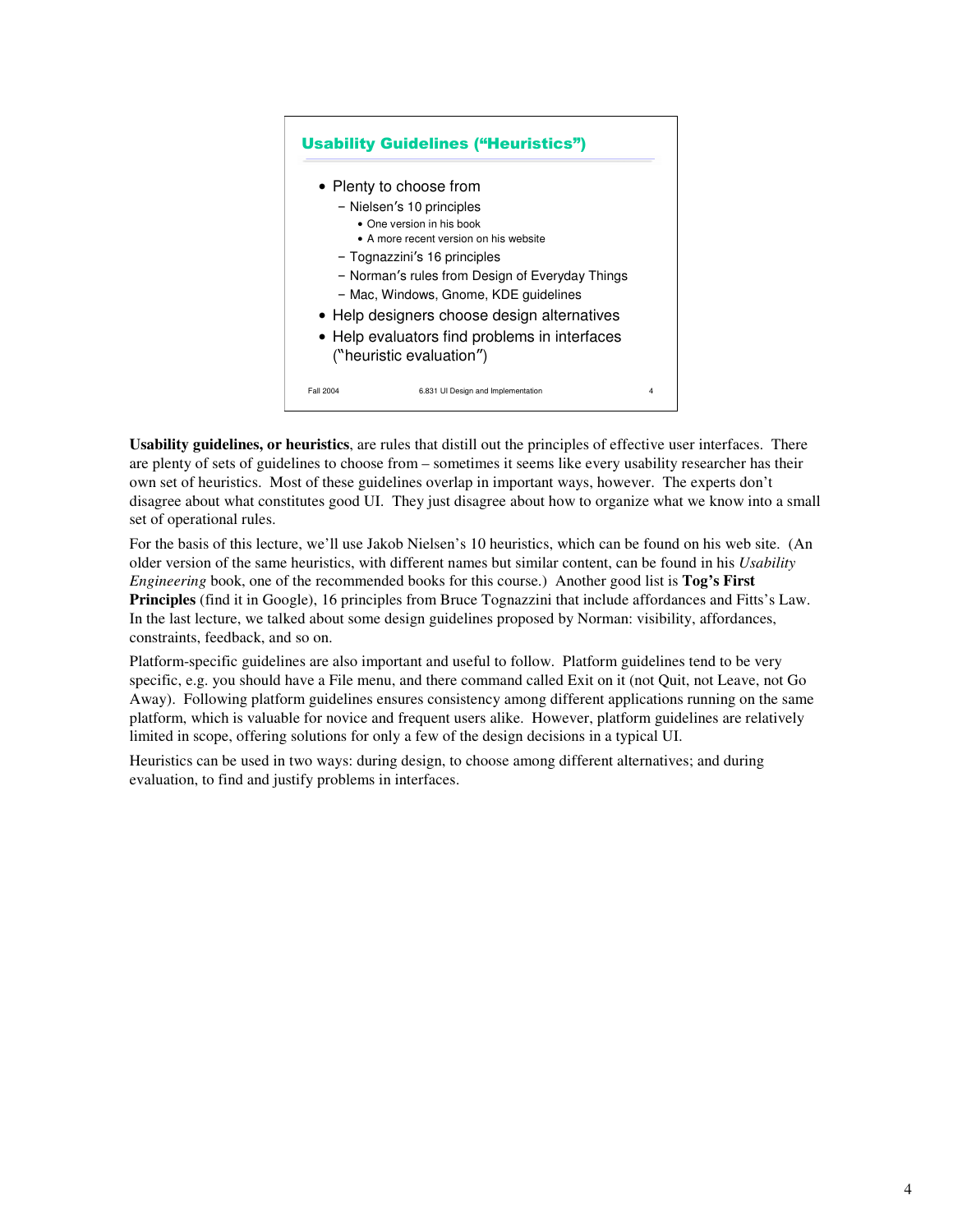

Here are some guidelines we've already discussed in earlier lectures.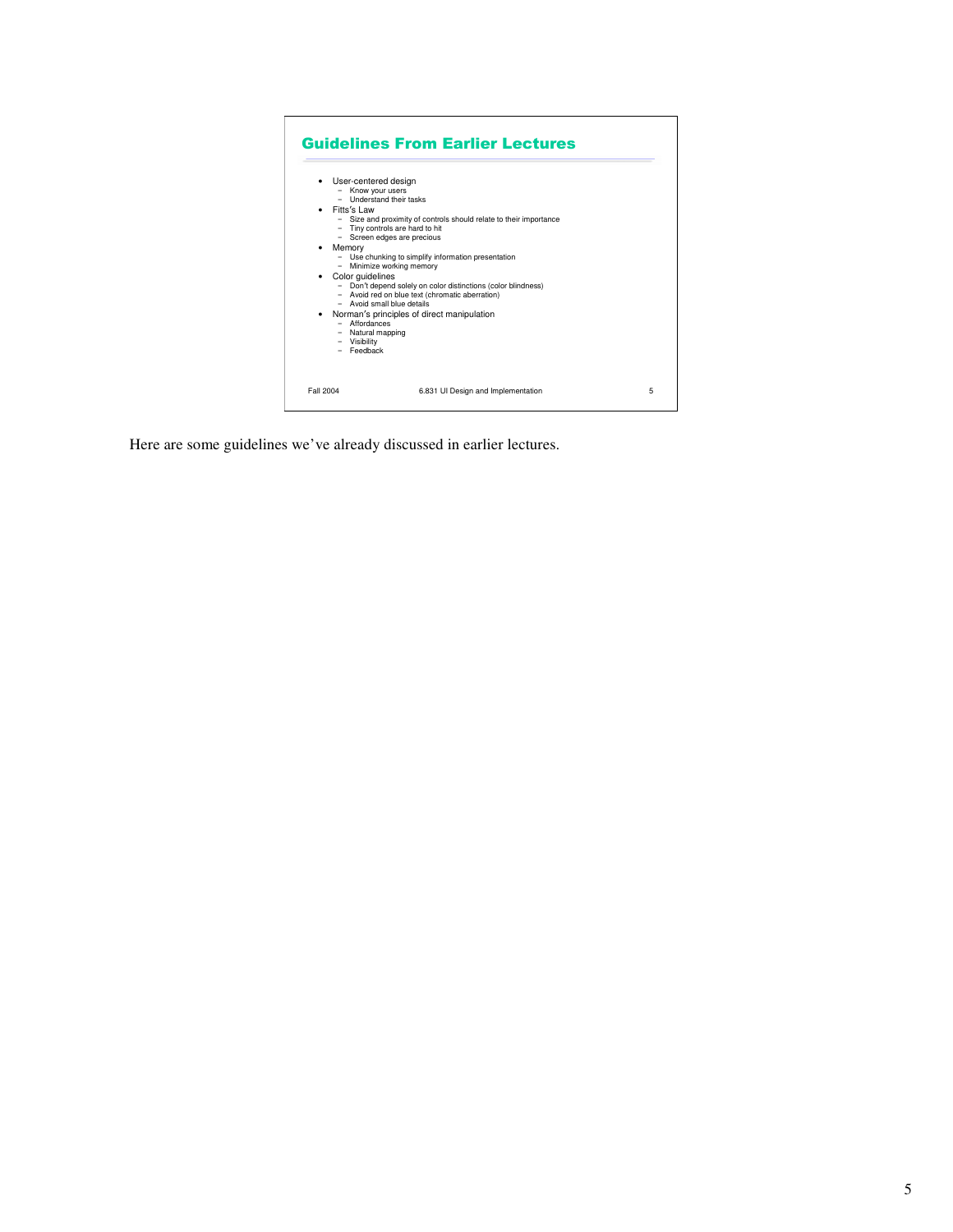

Let's look at each of Nielsen's 10 heuristics in detail.

First, the system should match the real world of the user's experience as much as possible. Nielsen's original name for this heuristic was "Speak the user's language", which is a good slogan to remember. If the user speaks English, then the interface should also speak English, not Geekish. Technical jargon should be avoided. Use of jargon reflects aspects of the system model creeping up into the interface model, unnecessarily. How might a user interpret the dialog box shown here? One poor user actually read *type* as a verb, and dutifully typed M-I-S-M-A-T-C-H every time this dialog appeared. The user's reaction makes perfect sense when you remember that most computer users do just that, *type*, all day. But most programmers wouldn't even think of reading the message that way. Yet another example showing that You Are Not The User.

Technical jargon should only be used when it is specific to the application domain and the expected users are domain experts. An interface designed for doctors shouldn't dumb down medical terms.

If an interface allows users to name things, then users should be free to choose long, descriptive names. Artificial limits on length or content should be avoided. DOS used to have a strong limit on filenames, an 8 character name and a 3 character extension. Echoes of these limits persist in Windows even today.

When designing an interface that requires the user to type in commands or search keywords, support as many aliases or synonyms as you can. Different users rarely agree on the same name for an object or command. One study found that the probability that two users would mention the same name was only 7-18%. (Furnas et al, "The vocabulary problem in human-system communication," *CACM* v30 n11, Nov. 1987).

Metaphors are one way you can bring the real world into your interface. A well-chosen, well-executed metaphor can be quite effective and appealing, but be aware that metaphors can also mislead. A computer interface must deviate from the metaphor at *some* point -- otherwise, why aren't you just using the physical object instead? At those deviation points, the metaphor may do more harm than good. For example, it's easy to say "a word processor is like a typewriter," but you shouldn't really *use* it like a typewriter. Pressing Enter every time the cursor gets close to the right margin, as a typewriter demands, would wreak havoc with the word processor's automatic word-wrapping.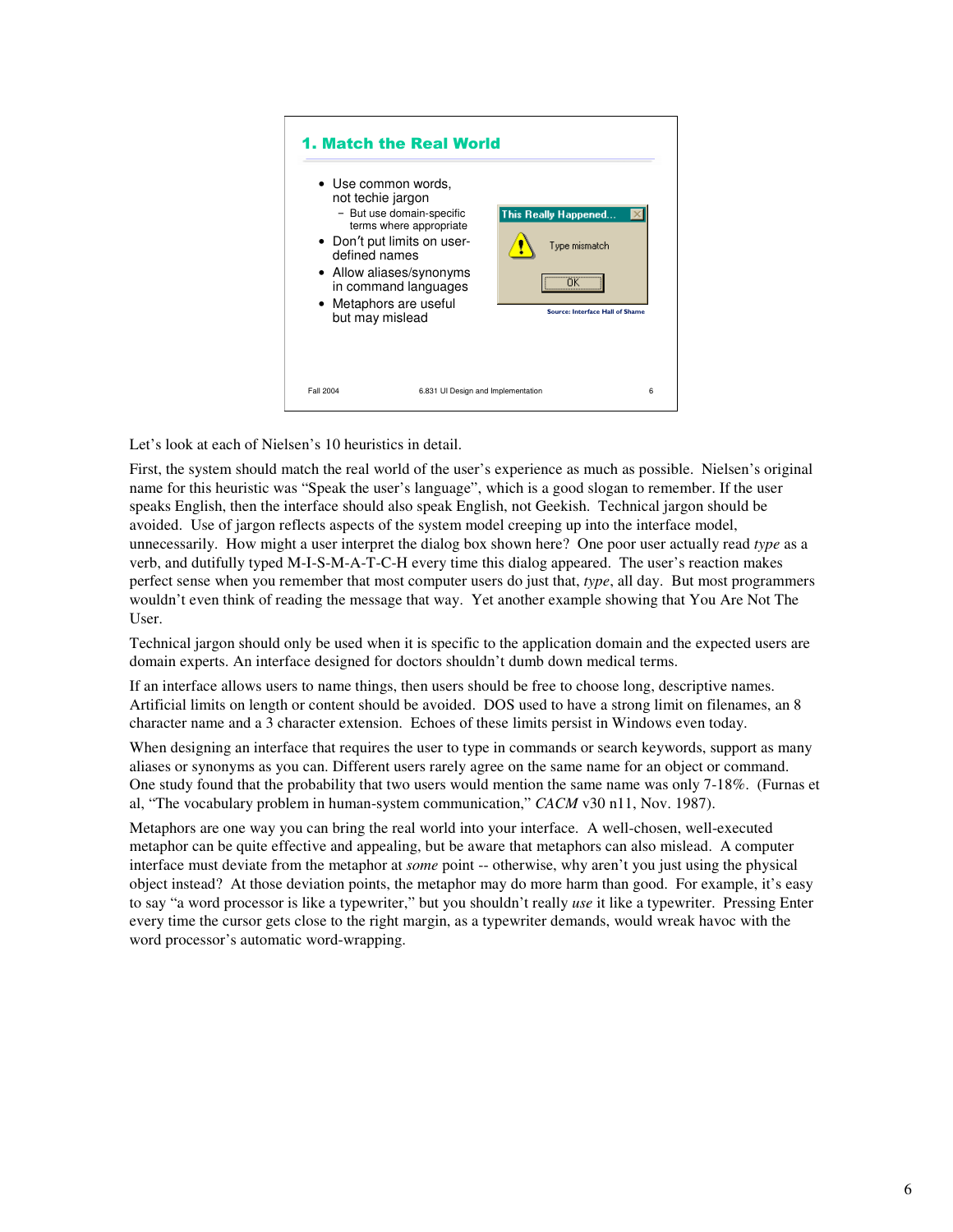

The second heuristic is Consistency. This rule is often given the hifalutin' name the Principle of Least Surprise, which basically means that you shouldn't surprise the user with the way a command or interface object works. Similar things should look, and act, in similar ways. Conversely, different things should be visibly different.

A very important kind of consistency is in wording. Use the same terms throughout your user interface. If your interface says "share price" in one place, "stock price" in another, and "stock quote" in a third, users will wonder whether these are three different things you're talking about.

Incidentally, we've only looked at two heuristics, but already we have a contradiction! Matching the Real World argued for synonyms and aliases, so a command language should include not only *delete* but *erase* and *remove* too*.* But Consistency argues for only one name for each command, or else users will wonder whether these are three different commands that do different things. One way around the impasse is to look at the context in which you're applying the heuristic. When the *user* is talking, the interface should make a maximum effort to understand the user, allowing synonyms and aliases. When the *interface* is speaking, it should be consistent, always using the same name to describe the same command or object. What if the interface is smart enough to adapt to the user – should it then favor matching its output to the user's vocabulary (and possibly the user's inconsistency) rather than enforcing its own consistency? Perhaps, but adaptive interfaces are still an active area of research, and not much is known.

Command & argument ordering is another kind of consistency. In **noun-verb order**, the conventional order in graphical user interfaces, the user first selects the object of the command, and then invokes the command. In **verb-noun order**, the command is invoked first, and then the arguments are selected. A drawing program in which some commands were noun-verb and others were verb-noun would be very hard to learn and use.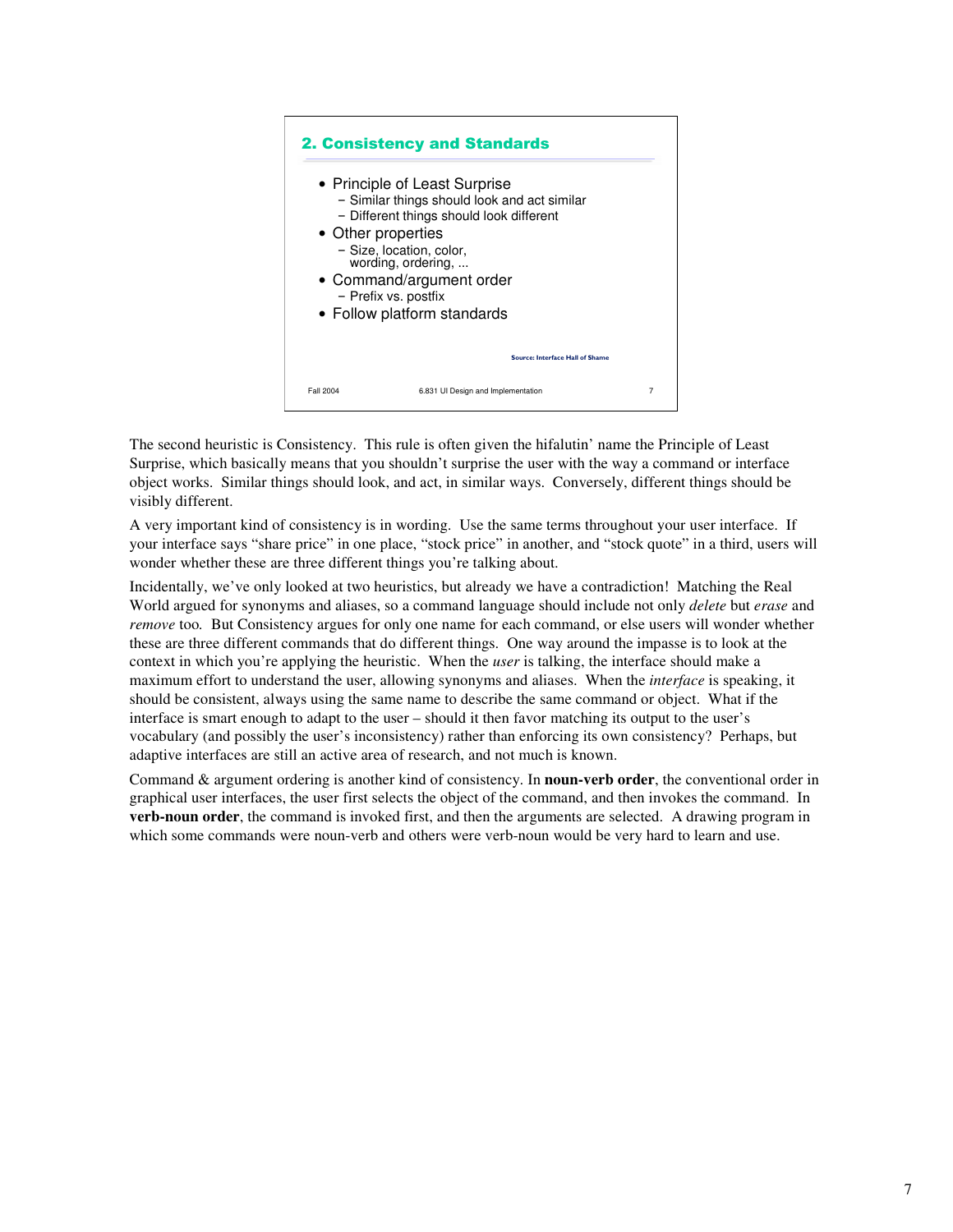

There are three kinds of consistency you need to worry about: **internal consistency** within your application (like the VB dialog boxes shown); **external consistency** with other applications on the same platform (how do other Windows apps lay out OK and Cancel?); and **metaphorical consistency** with your interface metaphor or similar real-world objects.

We discussed the RealCD interface in an earlier lecture – it has problems with both metaphorical consistency (CD jewel cases don't play; you don't open them by pressing a button on the spine; and they don't open as shown), and with external consistency (the player controls aren't arranged horizontally as they're usually seen; and the track list doesn't use the same scrollbar that other applications do).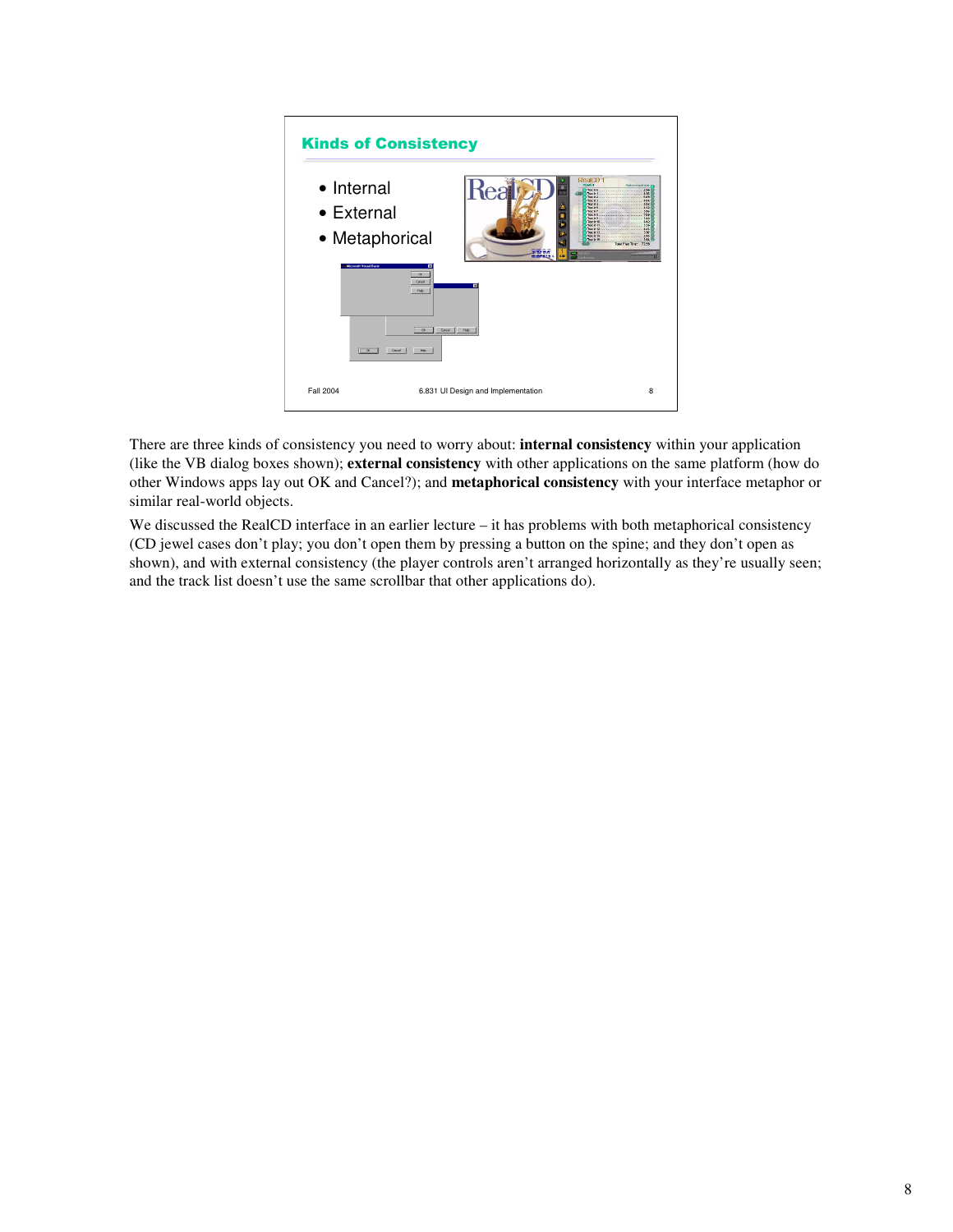

Jonathan Grudin (in "The Case Against User Interface Consistency, *CACM* v32 n10, Oct 1989) finesses the issue of consistency still further. His argument is that consistency should not be treated as a sacred cow, but rather remain subservient to the needs of context and task. For example, although the inverted-T arrow-key arrangement on modern keyboards is both internally and metaphorically inconsistent in the placement of the down arrow, it's the right choice for efficiency of use. If two design alternatives are otherwise equivalent, however, consistency should carry the day.

Designs that are seriously inconsistent but provide only a tiny improvement in performance will probably fail. The Dvorak keyboard, for example, is slightly faster than the standard QWERTY keyboard, but not enough to overcome the power of an entrenched standard.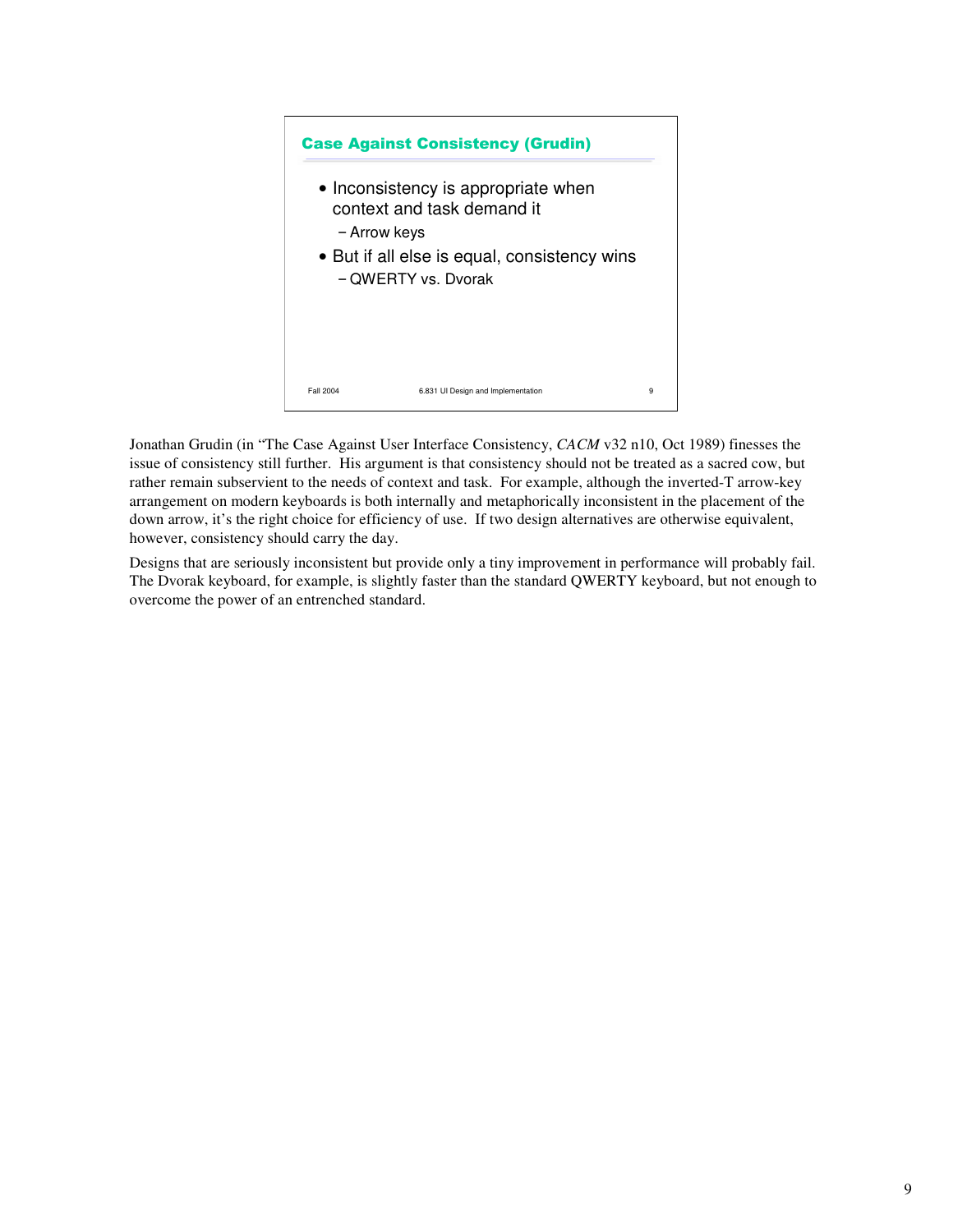

The next heuristic is (good) Help and Documentation. The sad fact about documentation is that most users simply don't read it, at least not before they try the interface. As a result, when they finally *do* want to look at the manual, it's because they've gotten stuck. Good help should take this into account.

A good point was raised in class that exclusively task-oriented help (which has largely taken over in Microsoft Windows) makes it impossible to get a high-level overview of an interface from the manual. So it's possible to go too far.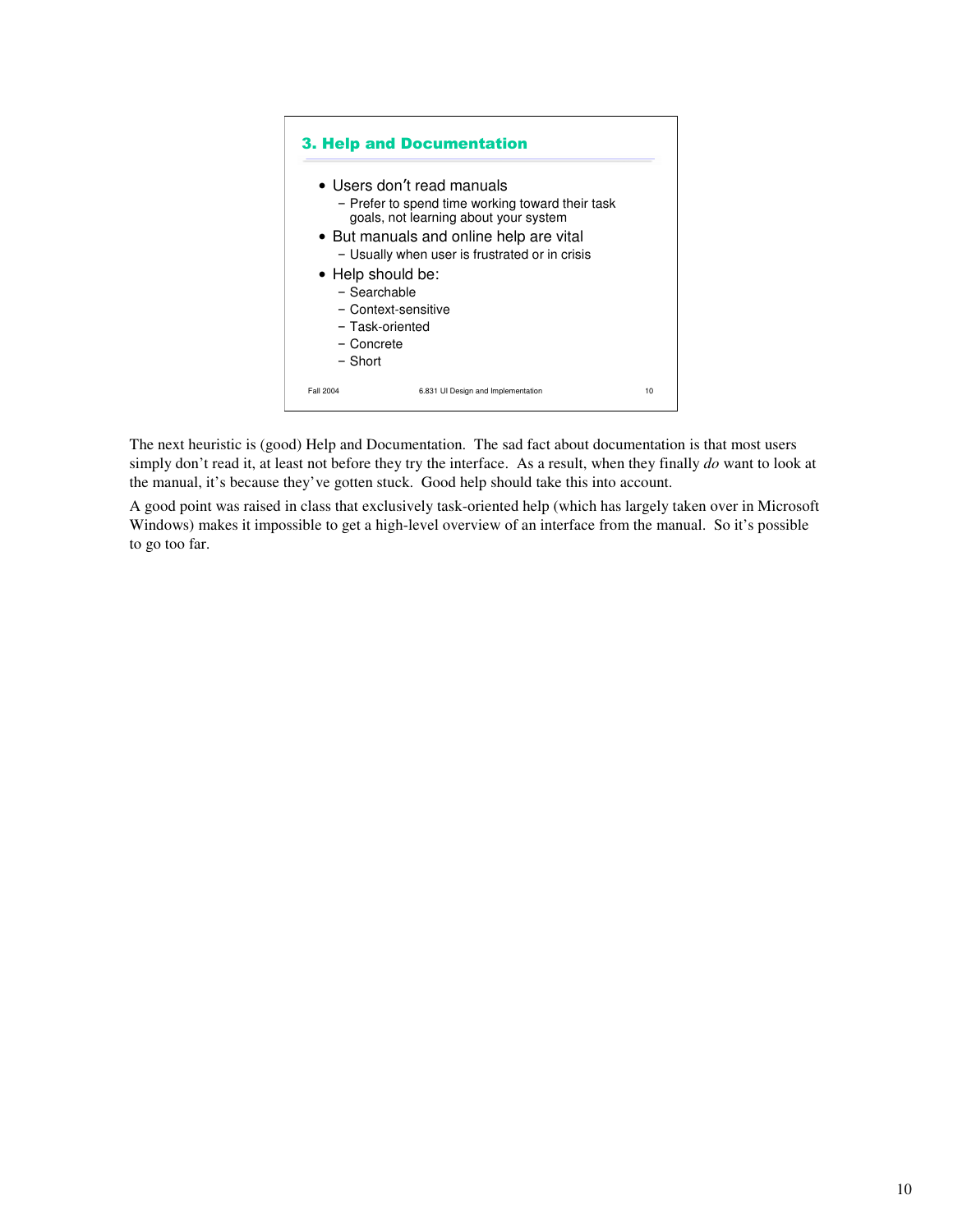## 4. User Control and Freedom • Provide undo • Long operations should be cancelable • All dialogs should have a cancel button **Dialog** ⊠ CuteFTP is currently working. If you press<br>Disconnect, the session will be interrupted.<br> $\bigcap_{n=1}^{\infty}$  Do you want to disconnect?  $\Box$  Don't show this dialog again  $\overline{X}$  $\ensuremath{\mathsf{Help}}\xspace$ rce: Interface Hall of Sha Fall 2004 6.831 UI Design and Implementation 11

This heuristic used to be called "Clearly Marked Exits" in Nielsen's old list. Users should not be trapped by the interface. Every dialog box should have a cancel button (where is it in this CuteFTP dialog box?), and long operations should be interruptible.

Users should be able to explore the interface without fear of being trapped in a corner. Undo is a great way to support exploration.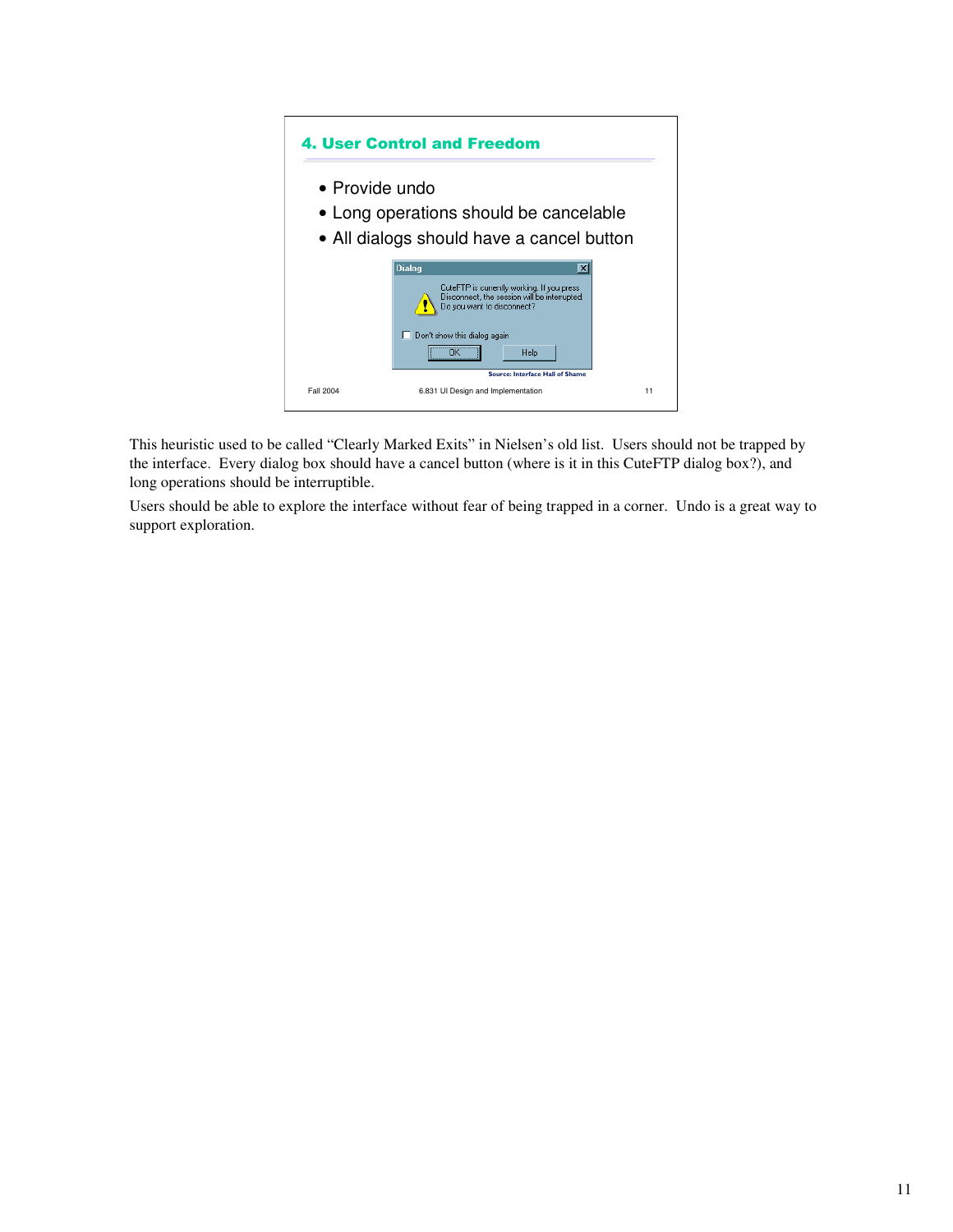

This heuristic used to be called, simply, "Feedback." Keep the user informed about what's going on. We've developed lots of idioms for feedback in graphical user interfaces. Use them:

•Change the cursor to indicate possible actions (e.g. hand over a hyperlink), modes (e.g. drag/drop), and activity (hourglass).

•Use highlights to show selected objects. Don't leave selections implicit.

•Use the status bar for messages and progress indicators.

But don't overdo it. This dialog box demands a click from the user. Why? Does the interface need a pat on the back for finishing the conversion? It would be better to just skip on and show the resulting documentation.

Depending on how long an operation takes, you may need different amounts of feedback. Even though we say "no feedback needed" if the operation takes less than a second, remember that something should change, visibly, within 100 ms, or perceptual fusion will be disrupted.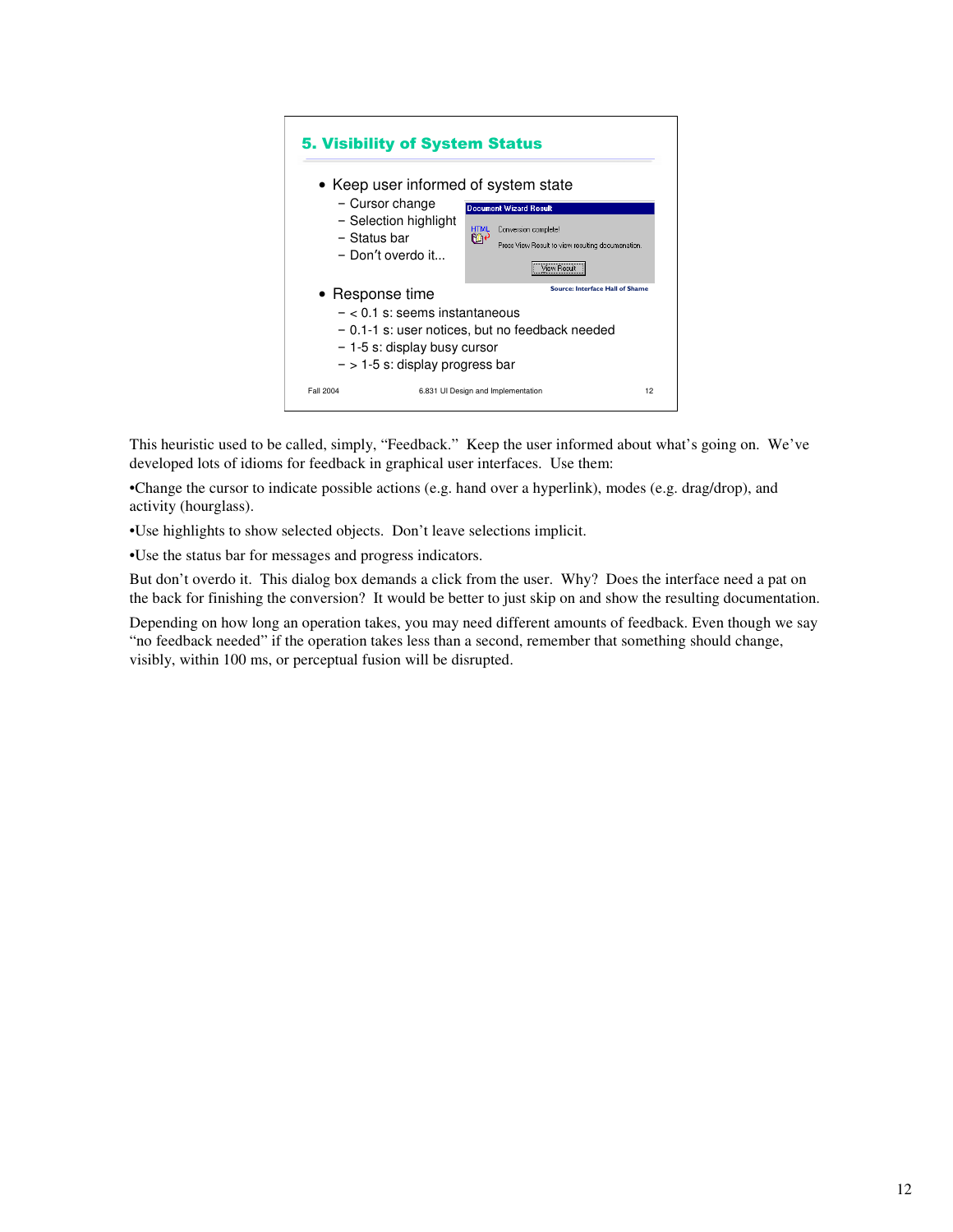| • Provide easily-learned shortcuts for frequent<br>operations<br>- Keyboard accelerators<br>- Command abbreviations<br>- Styles<br>- Bookmarks<br>- History<br>1 VALVA DAC<br>2 CADOCUMENTADLERICALARESUME.DCC<br>3 CADOCUMENTADLERICALABUSCARD.DOC<br>4 CADOCUMENTADONTACTS.DEC<br>Eat<br>Source: Interface Hall of Shame | <b>File Upload</b><br>The following file is currently on the host but was not listed in your file<br>list. Do you want to remove this file from the host?<br>859<br>Nov 08, 1996 16:20<br>apply, gift<br>Yes to All<br>No to All<br>No<br>Cancel<br>Add to CVS Version Control<br>$\vert x \vert$<br>There are 26 resources that are not under CVS version control. Do you want to<br>add them?<br>Cancel<br><< Detais<br>No<br>Yes<br>Checked resources will be added to CVS version control.<br>츠<br>D J /apis/src/edu/mt/csal.fapis/views/SinultaneousEditingview.tava<br><b>RI</b> D Applacedum trisal facis hiero/SidebarPanethew.lava<br>[7] [3] Applierc/edu/mt/csal facis/views/SidebarPaneRegistry.teva<br>1 J Apislarc/edulmiticsal.fapis/views/SampleView.tava<br>м<br>A Appliercledulmt/csal.facis/views/PatternSearchitew.java<br>FT D Appliercledu/mb/csal facis/views/LacisSdebar.cava<br>ы<br>R D. Anadar indulational Anadare ferenced analyse ference Page Java<br>Select All<br>Deselect All |
|----------------------------------------------------------------------------------------------------------------------------------------------------------------------------------------------------------------------------------------------------------------------------------------------------------------------------|-----------------------------------------------------------------------------------------------------------------------------------------------------------------------------------------------------------------------------------------------------------------------------------------------------------------------------------------------------------------------------------------------------------------------------------------------------------------------------------------------------------------------------------------------------------------------------------------------------------------------------------------------------------------------------------------------------------------------------------------------------------------------------------------------------------------------------------------------------------------------------------------------------------------------------------------------------------------------------------------------------------------|
|----------------------------------------------------------------------------------------------------------------------------------------------------------------------------------------------------------------------------------------------------------------------------------------------------------------------------|-----------------------------------------------------------------------------------------------------------------------------------------------------------------------------------------------------------------------------------------------------------------------------------------------------------------------------------------------------------------------------------------------------------------------------------------------------------------------------------------------------------------------------------------------------------------------------------------------------------------------------------------------------------------------------------------------------------------------------------------------------------------------------------------------------------------------------------------------------------------------------------------------------------------------------------------------------------------------------------------------------------------|

This heuristic used to be called "Shortcuts." Frequent users need and want them.

Recently-used history is one very useful kind of shortcut, like this recently-used files menu.

We looked at some other shortcuts in an earlier hall of fame & shame. Yes to All and No to All were good, but they don't smoothly handle the case where the user wants to choose a mix of Yes and No. Eclipse's list of checkboxes, with Select All and Deselect All, provides the right mix of flexibility and efficiency.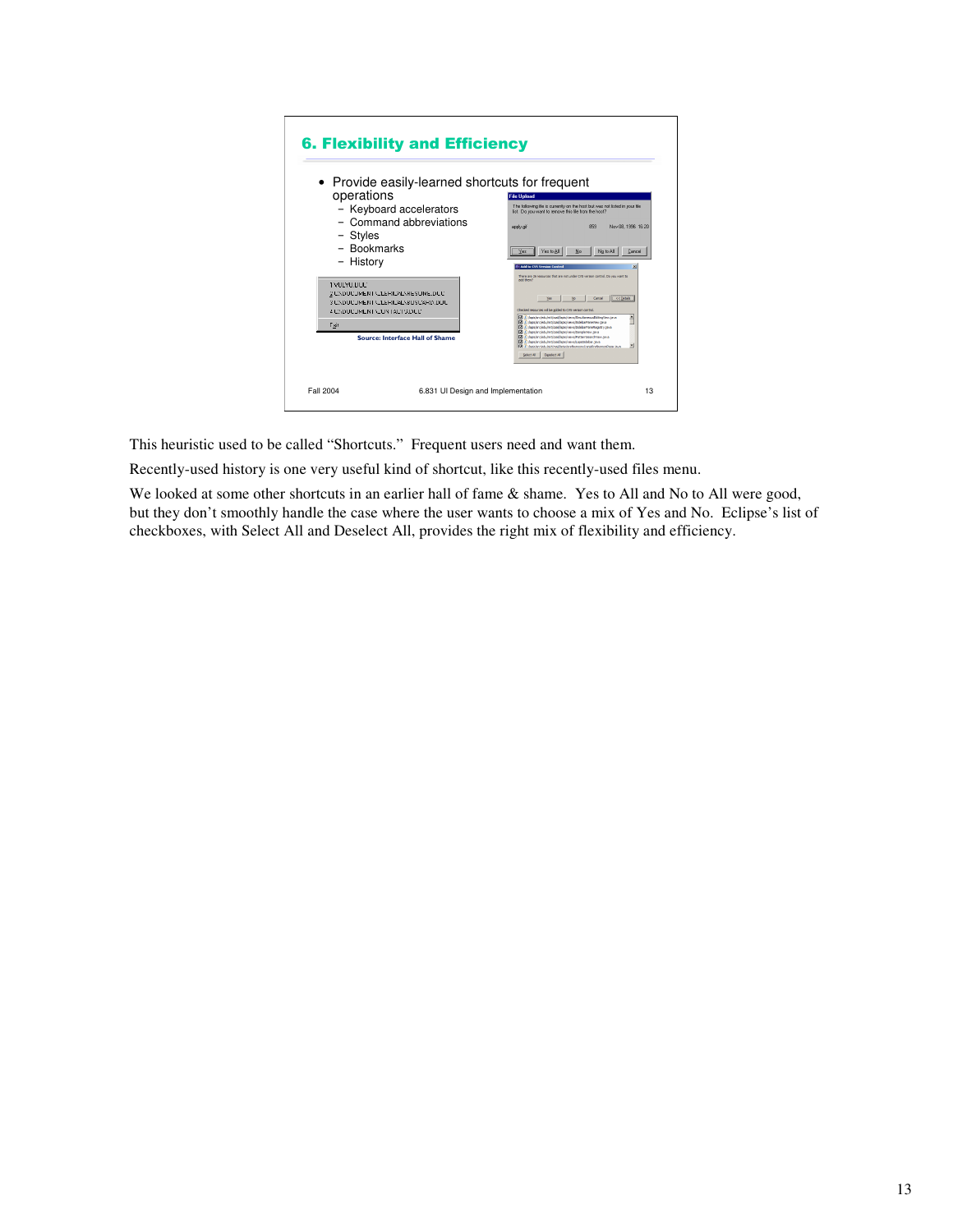

Now we get into heuristics about error handling. Since humans make errors if they're given a chance (this is called Murphy's Law: "if something can go wrong, it will"), the best solution is to prevent errors entirely.

One way to prevent errors is to allow users to select rather type. Misspellings then become impossible. This attitude can be taken to an extreme, however, as shown in this example.

If a command is illegal in the current state of the interface  $-$  e.g., Copy is impossible if nothing is selected  $$ then the command should be disabled ("grayed out") so that it simply can't be selected in the first place.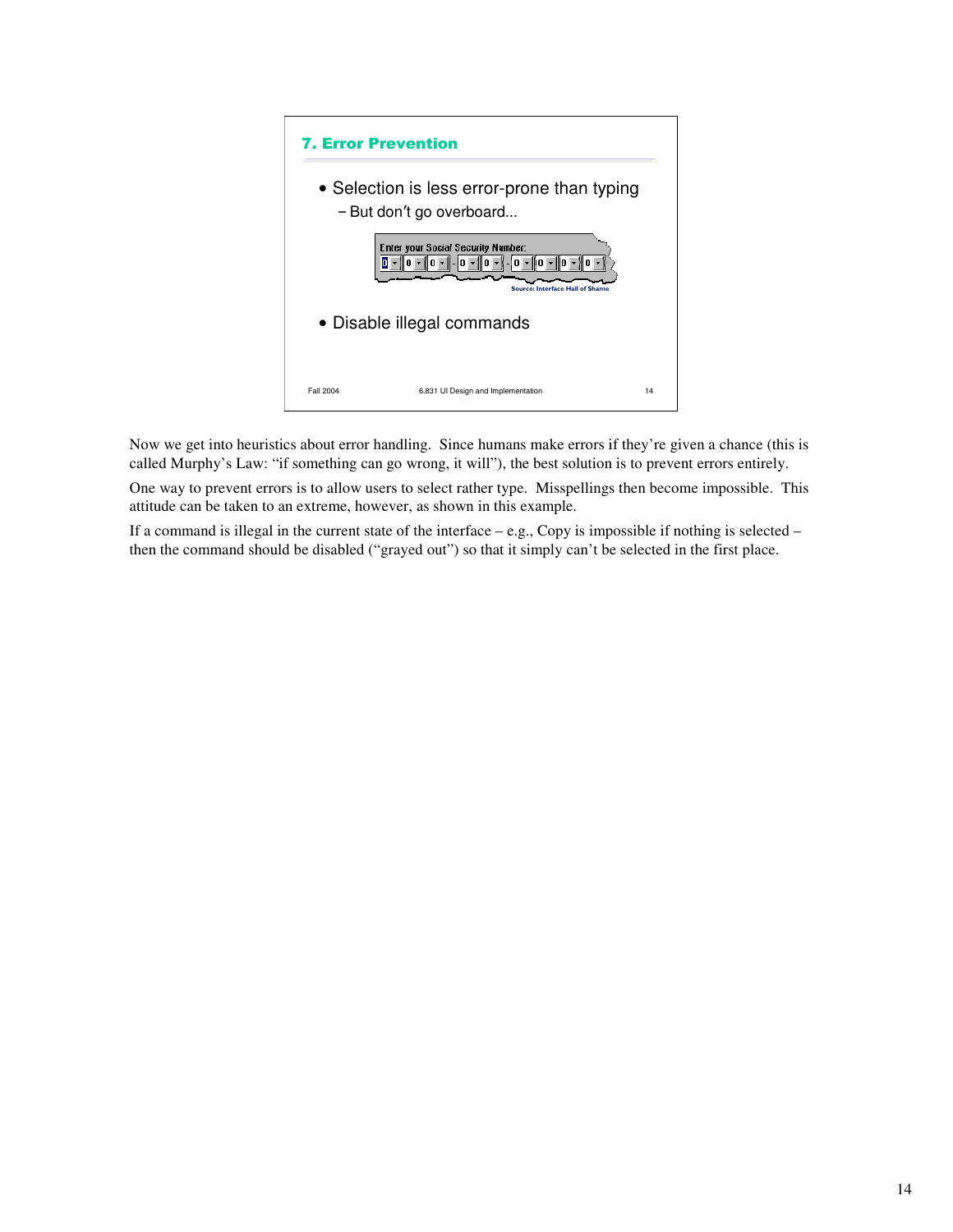

A description error occurs when two actions are very similar. The user intends to do one action, but accidentally substitutes the other. A classic example of a description error is reaching into the refrigerator for a carton of milk, but instead picking up a carton of orange juice and pouring it into your cereal. The actions for pouring milk in cereal and pouring juice in a glass are nearly identical – open fridge, pick up half-gallon carton, open it, pour– but the user's mental description of the action to execute has substituted the orange juice for the milk.

Description errors can be fought off by applying the converse of the Consistency heuristic: different things should look and act different, so that it will be harder to make description errors between them. Avoid actions with very similar descriptions, like long rows of identical switches.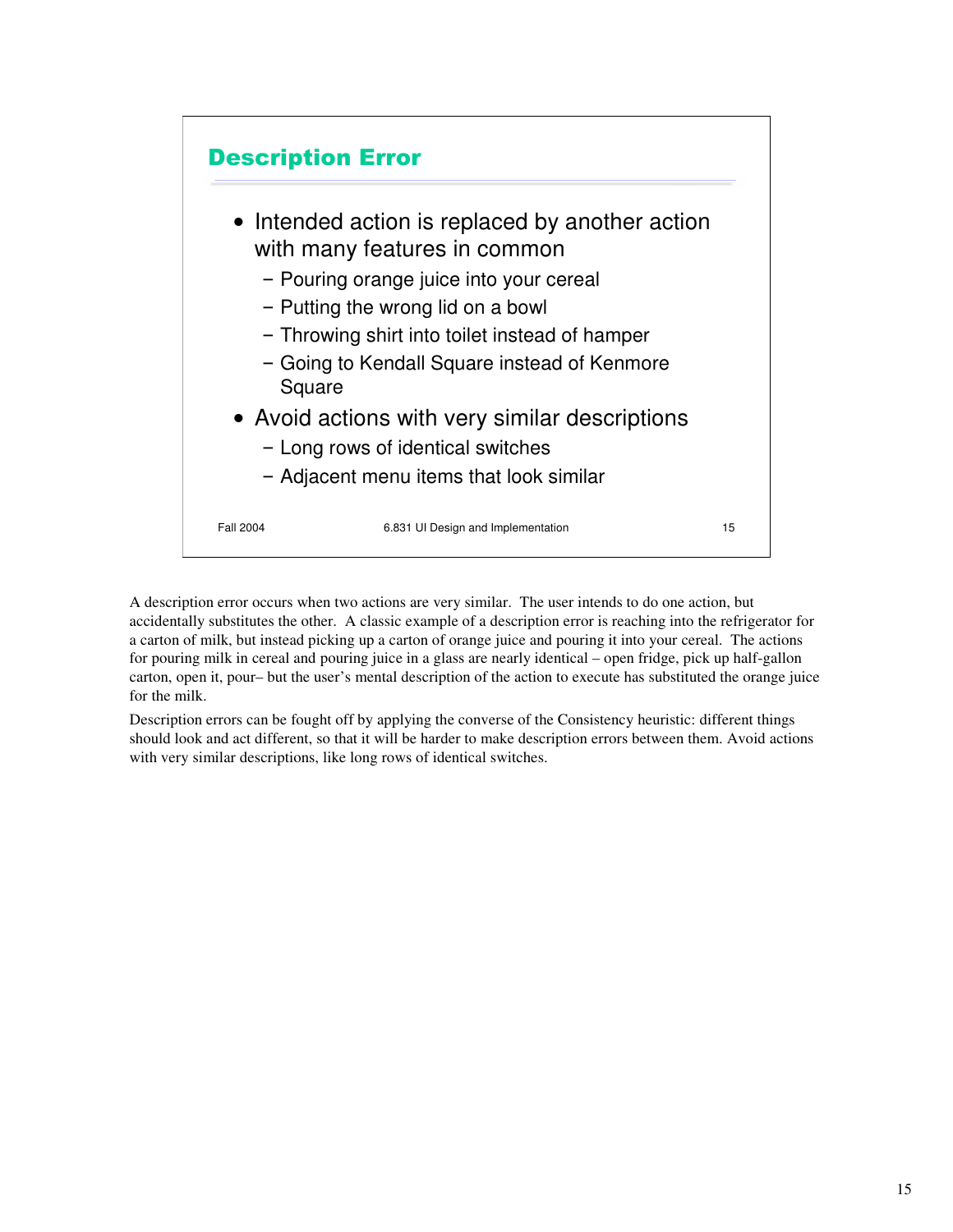

A capture error occurs when a person starts executing one sequence of actions, but then veers off into another (often more familiar) sequence that happened to start the same way. A good mental picture for this is that you've developed a mental groove from executing the same sequence of actions repeatedly, and this groove tends to capture other sequences that start the same way.

In a computer interface, you can deal with capture errors by avoiding habitual action sequences that have common prefixes.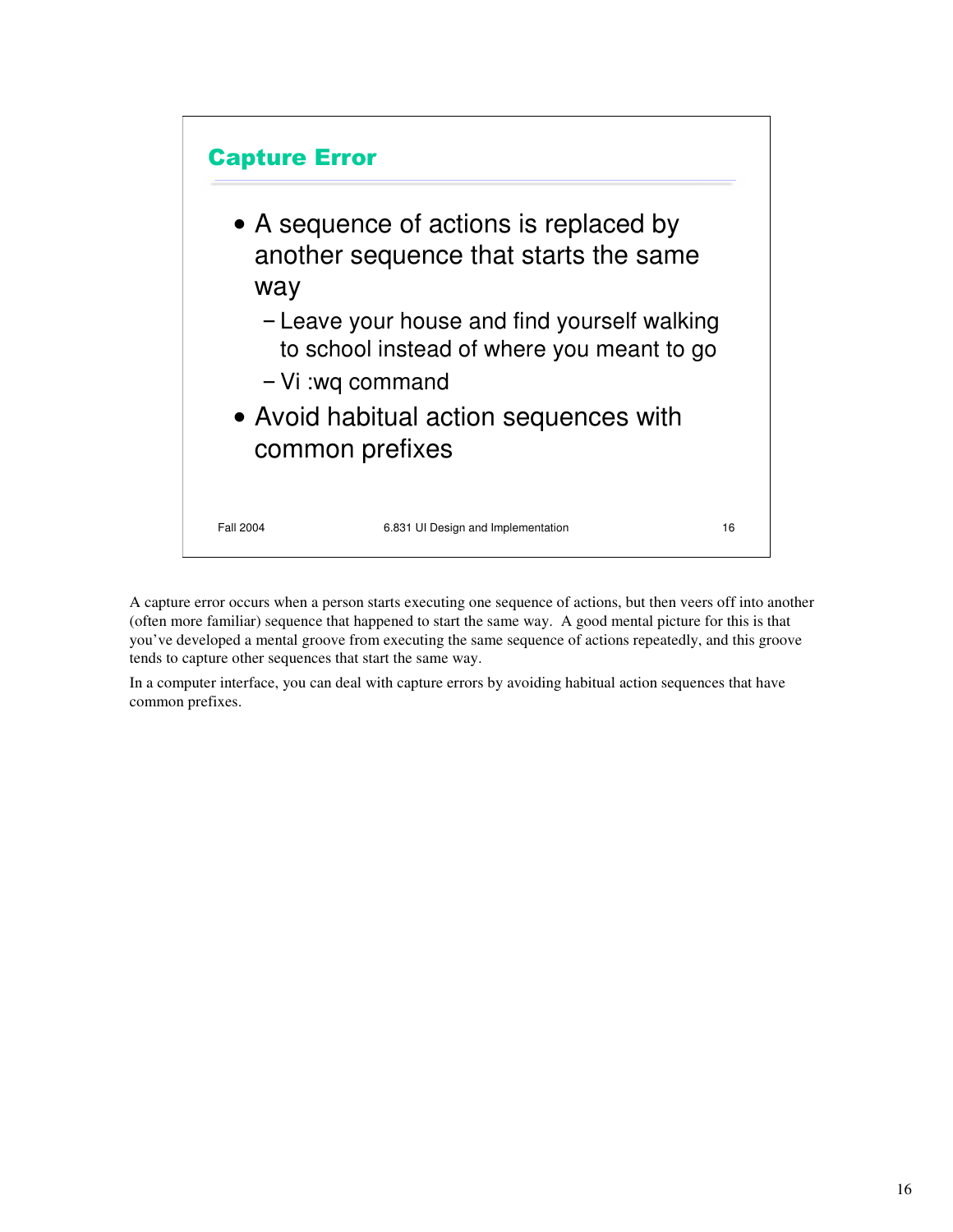

A third kind of error is a mode error. **Modes** are states in which the same action has different meanings. For example, when Caps Lock mode is enabled on a keyboard, the letter keys produce uppercase letters. The text editor vi is famous for its modes: in insert mode, letter keys are inserted into your text file, while in command mode (the default), the letter keys invoke editing commands. We talked about another mode error in Gimp: accidentally changing a menu shortcut because your mouse is hovering over it.

Mode errors occur when the user tries to invoke an action that doesn't have the desired effect in the current mode. For example, if the user means to type lowercase letters but doesn't notice that Caps Lock is enabled, then a mode error occurs.

There are many ways to avoid or mitigate mode errors. Eliminating the modes entirely is best, although not always possible. When modes are necessary, it's essential to make the mode visible. But visibility is a much harder problem for mode status than it is for affordances. When mode errors occur, the user isn't actively looking for the mode, like they might actively look for a control. As a result, mode status indicators must be visible in the user's locus of attention. That's why the Caps Lock light, which displays the status of the Caps Lock mode on a keyboard, doesn't really work. (Raskin, The Humane Interface, 2000 has a good discussion of locus of attention as it relates to mode visibility.)

Other solutions are spring-loaded or temporary modes. With a spring-loaded mode, the user has to do something active to stay in the alternate mode, essentially eliminating the chance that they'll forget what mode they're in. The Shift key is a spring-loaded version of the uppercase mode. Drag-and-drop is another spring-loaded mode; you're only dragging as long as you hold down the mouse button. Temporary modes are similarly short-term. For example, in many graphics programs, when you select a drawing object like a rectangle or line from the palette, that drawing mode is active only for one mouse gesture. Once you've drawn one rectangle, the mode automatically reverts to ordinary pointer selection.

Finally, you can also mitigate the effects of mode errors by designing action sets so that no two modes share any actions. Mode errors may still occur, when the user invokes an action in the wrong mode, but the action can simply be ignored rather than triggering any undesired effect. (Although then, you might ask, why have two modes in the first place?)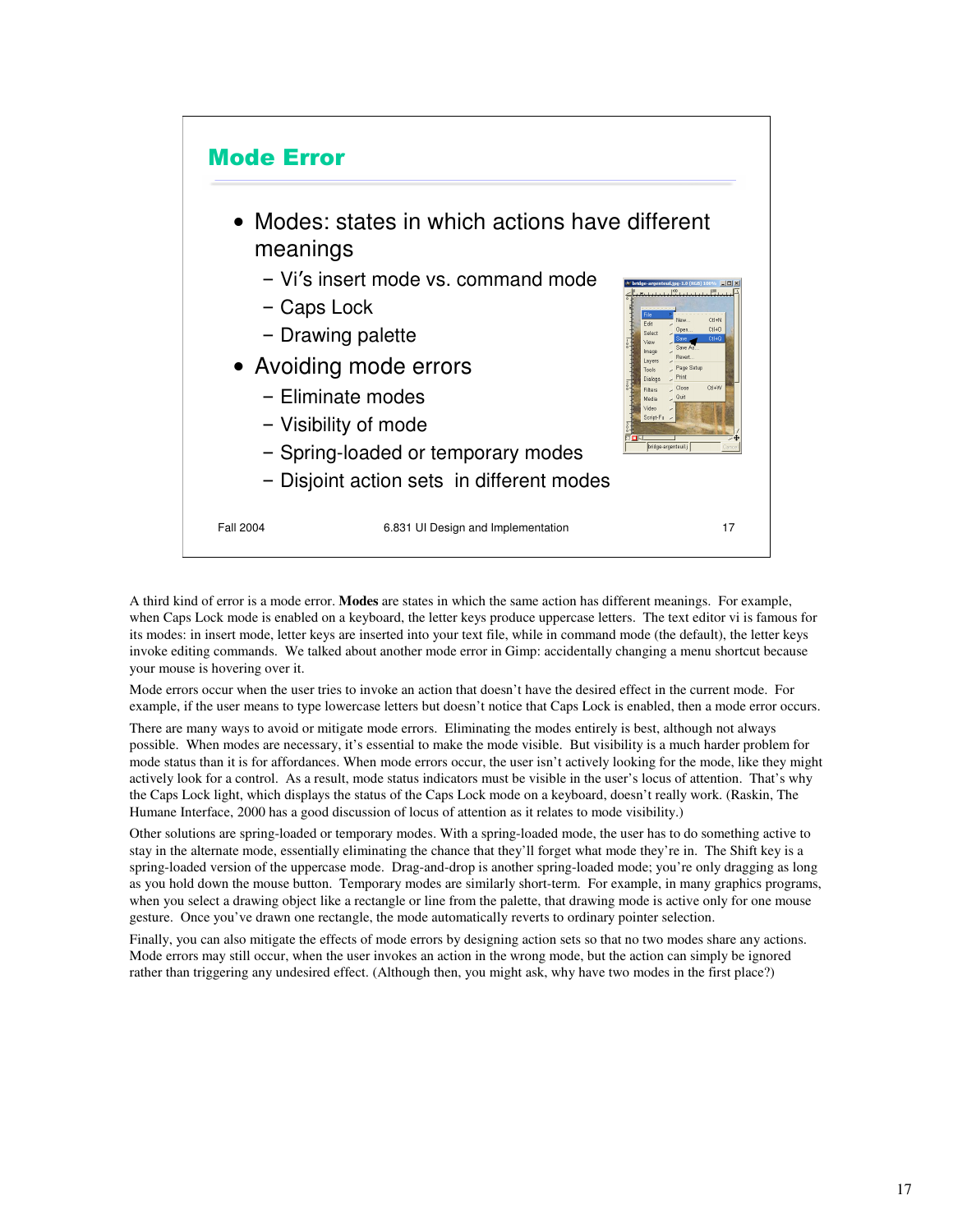## 8. Recognition, Not Recall

- Use menus, not command languages
- Use combo boxes, not textboxes
- Use generic commands where possible (Open, Save, Copy Paste)
- All needed information should be visible

|           | Microsoft Word                                                                                                                                                                                           |    |
|-----------|----------------------------------------------------------------------------------------------------------------------------------------------------------------------------------------------------------|----|
|           | The spelling check is complete.<br>Text set to (no proofing) was skipped. To find (no proofing) text, click<br>ī.<br>Edit/Replace, click More, click Format, click Language and choose (no<br>proofing). |    |
|           | ------------------<br>                                                                                                                                                                                   |    |
|           | Source: Interface Hall of Shame                                                                                                                                                                          |    |
| Fall 2004 | 6.831 UI Design and Implementation                                                                                                                                                                       | 18 |

There's another reason why selection is better than typing – it reduces the user's memory load. "Minimize Memory Load" was the original name for this heuristic, and it drives much of modern user interface design.

Norman (in *The Design of Everyday Things*) makes a useful distinction between **knowledge in the head**, which is hard to get in there and still harder to recover, and **knowledge in the world**, which is far more accessible. Knowledge in the head is what we usually think of as knowledge and memory. Knowledge in the world, on the other hand, means not just documentation and button labels and signs, but also **nonverbal** features of a system that constrain our actions or remind us of what to do. Affordances, constraints, and feedback are all aspects of knowledge in the world. Command languages demand lots of knowledge in the head, while menus rely on knowledge in the world.

**Generic commands** are polymorphic, working the same way across a wide variety of data objects and applications. Generic commands are powerful because only one command has to be learned and remembered.

Any information needed by a task should be visible or otherwise accessible in the interface for that task. The interface shouldn't depend on users to *remember* the email address they want to send mail to, or the product code for the product they want to buy.

This dialog box is a great example of overreliance on the user's memory. It's a modal dialog box, so the user can't start following its instructions until after clicking OK. But then the instructions vanish from the screen, and the user is left to struggle to remember them. An obvious solution to this problem would be a button that simply executes the instructions directly! This message is clearly a last-minute patch for a usability problem.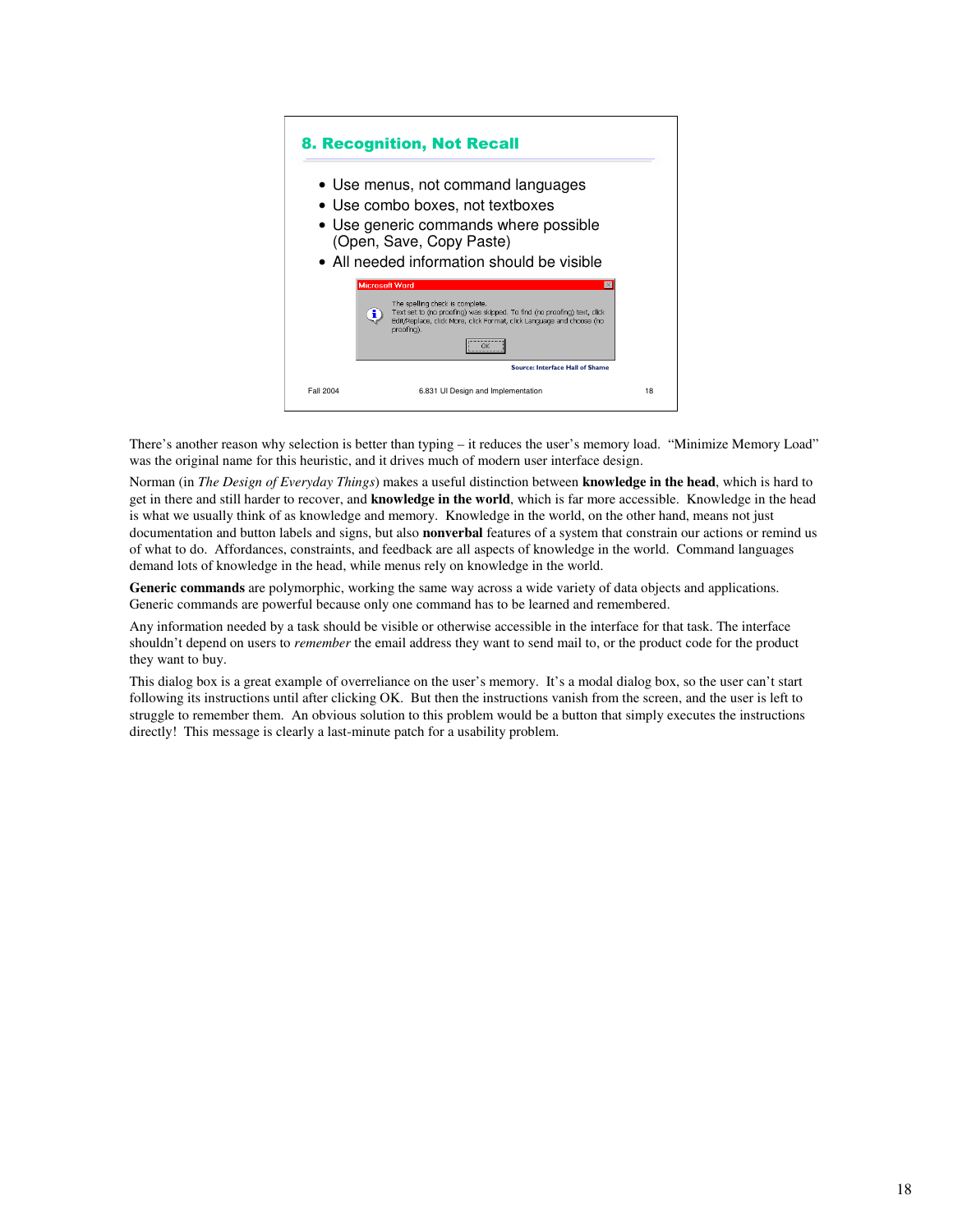

If you can't prevent the error, give a good error message. A good error message should (1) be precise; (2) speak the user's language, avoiding technical terms and details unless explicitly requested; (3) give constructive help; and (4) be polite. The message should be worded to take as much blame as possible away from the user and heap the blame instead on the system. Save the user's face; don't worry about the computer's. The computer doesn't feel it, and in many cases it is the interface's fault anyway for not finding a way to prevent the error in the first place.

The tooltip shown here came from a production version of AutoCad! As the story goes, it was inserted by a programmer as a joke, but somehow never removed before release.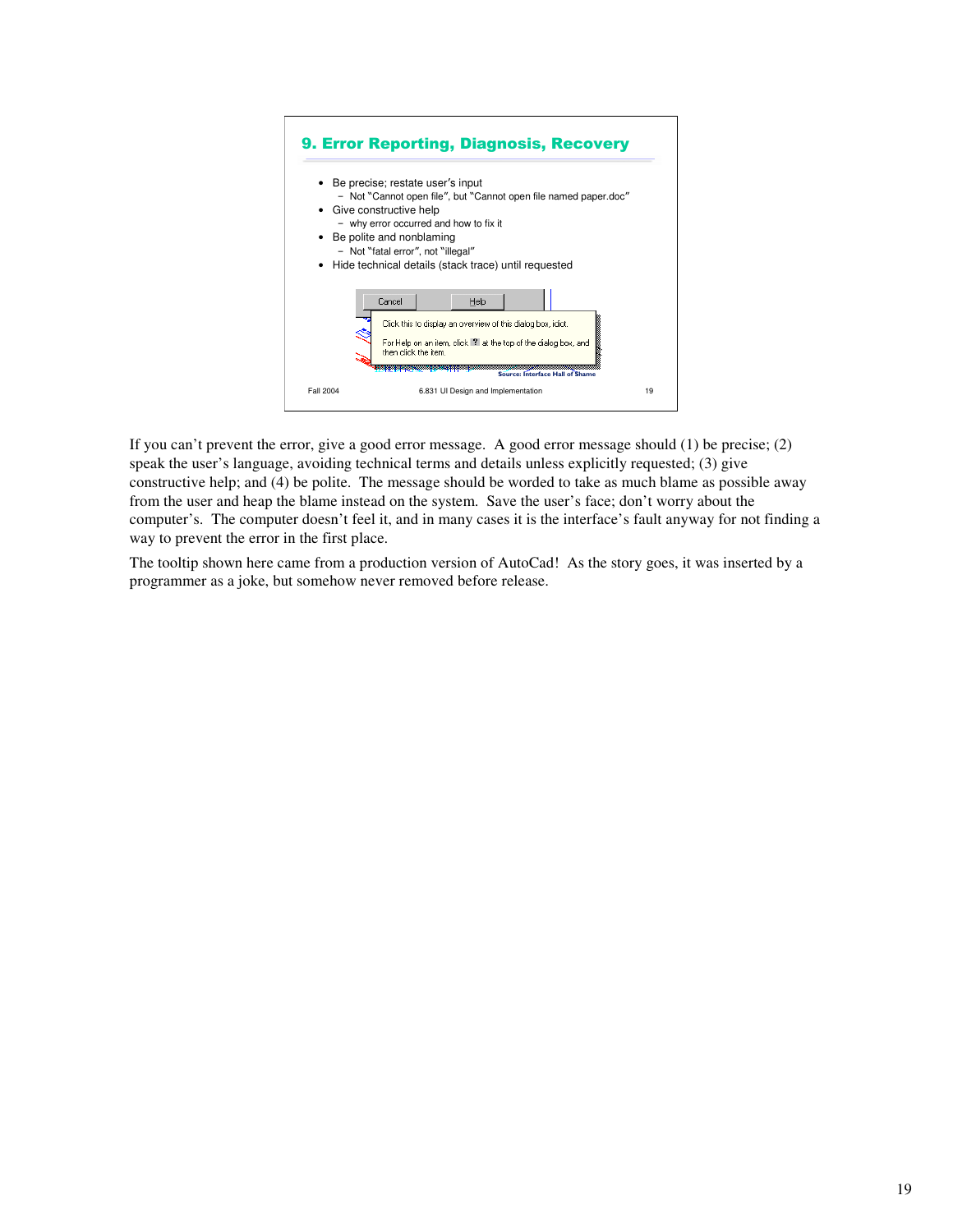

The final heuristic is a catch-all for a number of rules of good graphic design, which really boil down to one word: simplicity. Leave things out unless you have good reason to include them. Don't put more help text on your main window than what's really necessary. Leave out extraneous graphics. Most important, leave out unnecessary features. If a feature is never used, there's no reason for it to complicate your interface.

Google and the Tivo remote offer great positive examples of the less-is-more philosophy.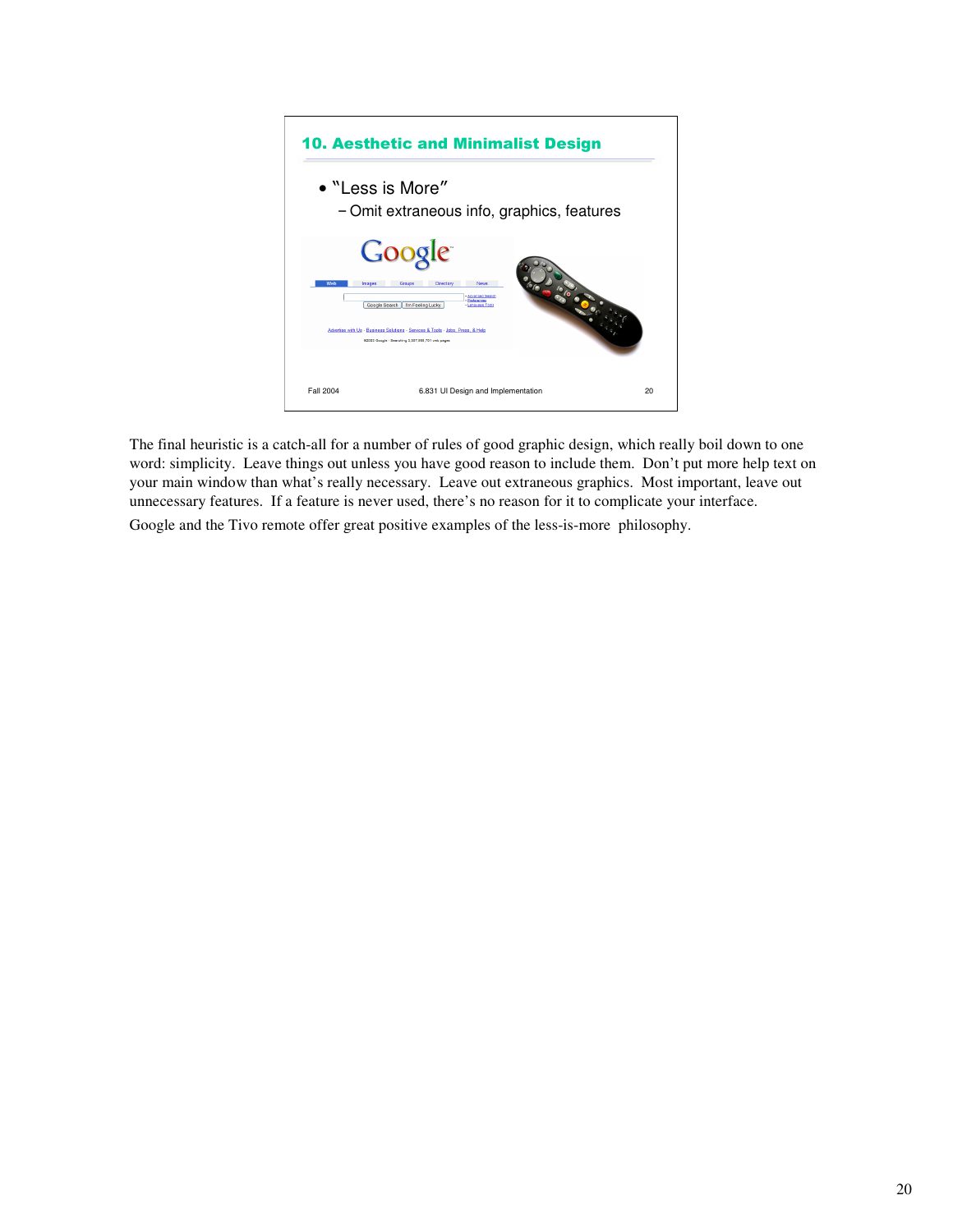

Use few, well-chosen colors. The toolbars at the top show the difference between cluttered and minimalist color design. The first toolbar is full of many saturated colors. It's not only gaudy and distracting, but actually hard to scan. The second toolbar, from Microsoft Office, uses only a handful of colors – black, white, gray, blue, yellow. It's muted, calming, and the few colors are used to great effect to distinguish the icons. The whitespace separating icon groups helps a lot too.

The dialog box shows how cluttered and incomprehensible a layout can look when controls aren't aligned. We'll look at graphic design in more detail in a future lecture.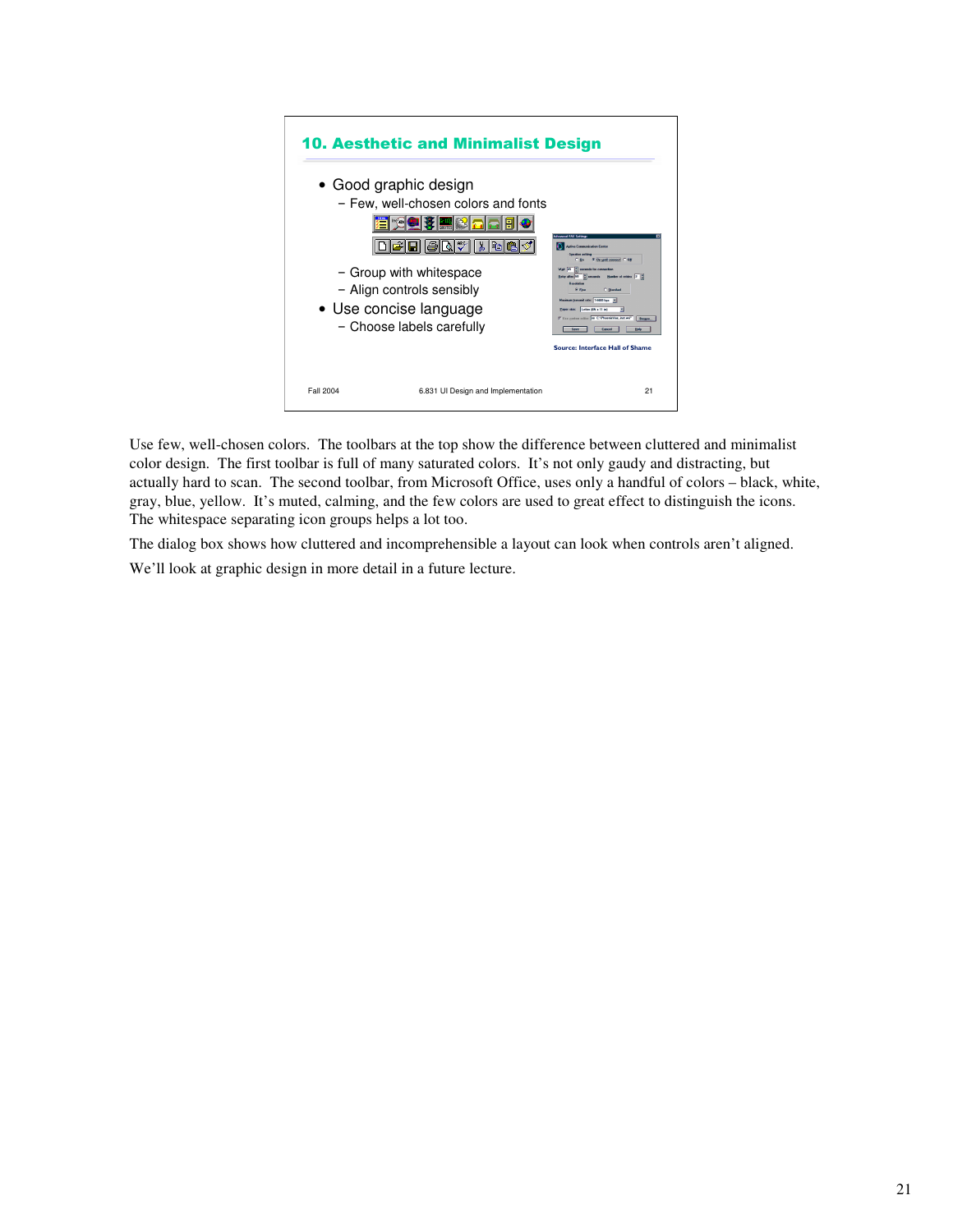

Since it's hard to learn 10 heuristics and hold them in your head when you're trying to design, I find it useful to categorize Nielsen's heuristics still further.

**Meet expectations.** The first three heuristics concern how well the interface fits its environment, its task, and its users: speaking the user's language, keeping consistent with itself and other applications, and satisfying the expectation of help when it's needed.

**User is the boss.** The next three heuristics are related in that the interface should serve the user, rather than the other way around. Don't push the boss into the corner, keep the boss aware of things, and make the boss productive and efficient.

**Handle errors.** The next three heuristics largely concern errors, which are part and parcel of humancomputer interaction: prevent them as much as possible, don't rely on human memory, but when errors are unavoidable, report them properly.

Aesthetic & minimal design stays in its own category, as befits its overwhelming importance. **Keep it simple.**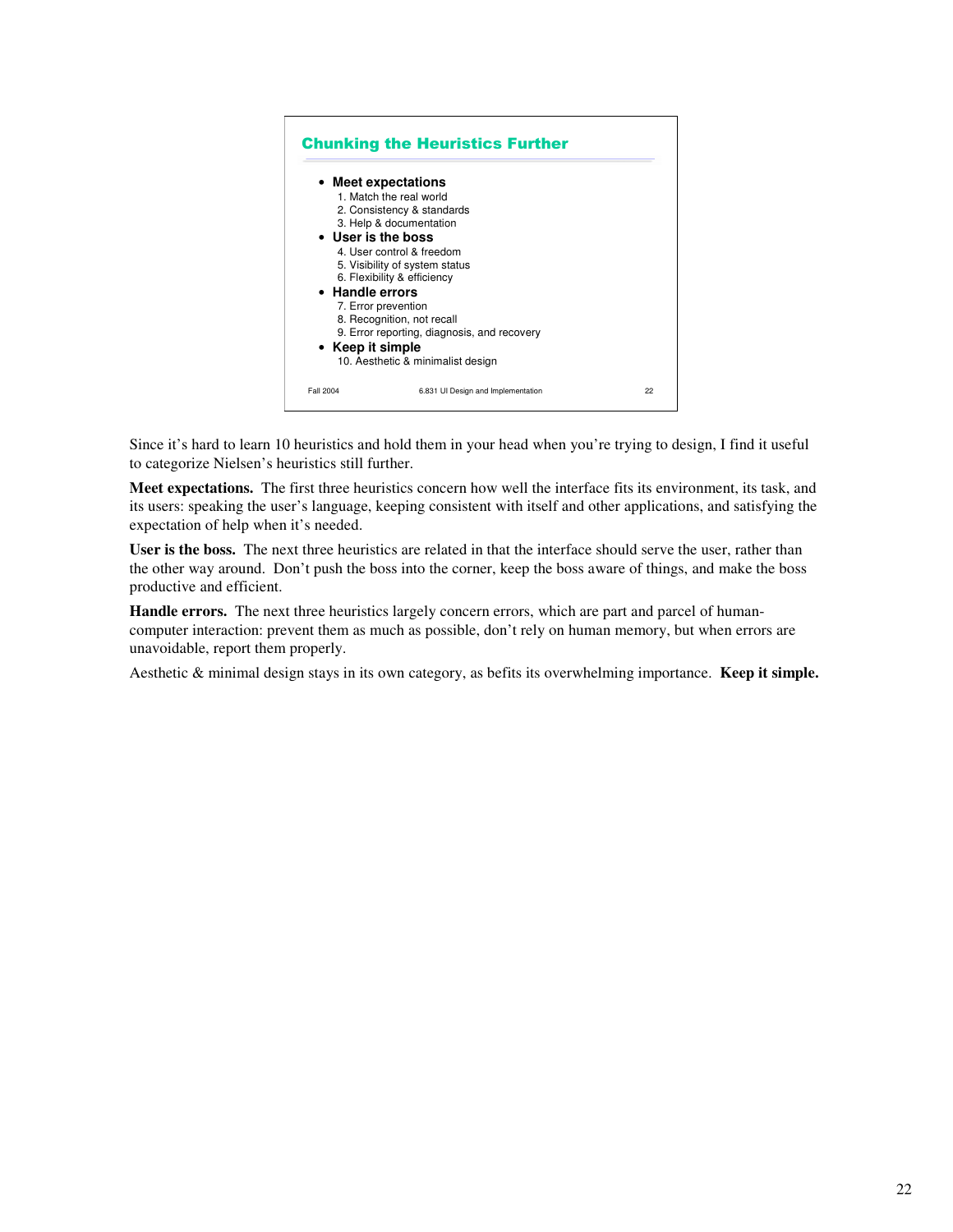

Let's look at a couple other lists of guidelines, because they highlight other good rules of design. Here is Bruce Tognazzini's list. We've seen most of these already; let's just focus on the few that are new, or that highlight particularly important problems to avoid.

**Anticipation** means that a good design should put all needed information and tools within the user's easy reach. Anticipation is the reason why a File Save dialog box needs a way to create a new folder. Note that you can't anticipate the user's needs without a thorough task analysis!

**Defaults** are common answers already filled into a form. Defaults help in lots of ways: they provide shortcuts to both novices and frequent users; they help the user learn the interface by showing examples of legal entries. But Tog advises that defaults should be *fragile*, coming up already selected so that frequent users can immediately overtype them. Tog also advises removing the actual word "default" from your interface's vocabulary, which makes sense because it has some very negative connotations in the lending world.

**Explorable interfaces** is basically User Control and Freedom, but deserves special notice. One way users learn is by exploring: poking around an interface, trying things out. Your interface should encourage this kind of exploration, with physically reversible actions, undo, and cancel. For example, users navigating around a 3D world or a complex web site can easily get lost; give them an easy, obvious way to get back to some "home", or default view.

Learnability is one of our usability criteria (along with efficiency, memorability, error rate, and satisfaction). *Every* user is a novice with your interface at some point. Design for learnability. Even if your target users are frequent users, who receive heavy direct training in using your interface, you can still make design decisions that make this learning easier.

**Protect users' work** is certainly error prevention, but it highlights an important value judgment: errors that lose or destroy the user's work are the worst kind. It's worth substantial engineering to prevent this from happening.

**Readability** is a graphic design question, but it's one of the most important aspects of graphic design in most user interfaces, whether desktop or web. Choose font size and color contrast to maximize the readability of text, particularly for aging users.

**Track state** is a kind of shortcut in the sense that you should save the user from restoring the state of their last session. Keep histories of users' previous choices; when you run the Print function again, remember the settings the user provided before.

Finally, **visible navigation** is a kind of visibility of system state. On the Web, in particular, users are in danger of getting lost. Help prevent this by visualizing the user's location; popular techniques include bread crumb trails (like Busiiness & Economy >> Finance & Investing >> Banking) and highlights in navigation bars.